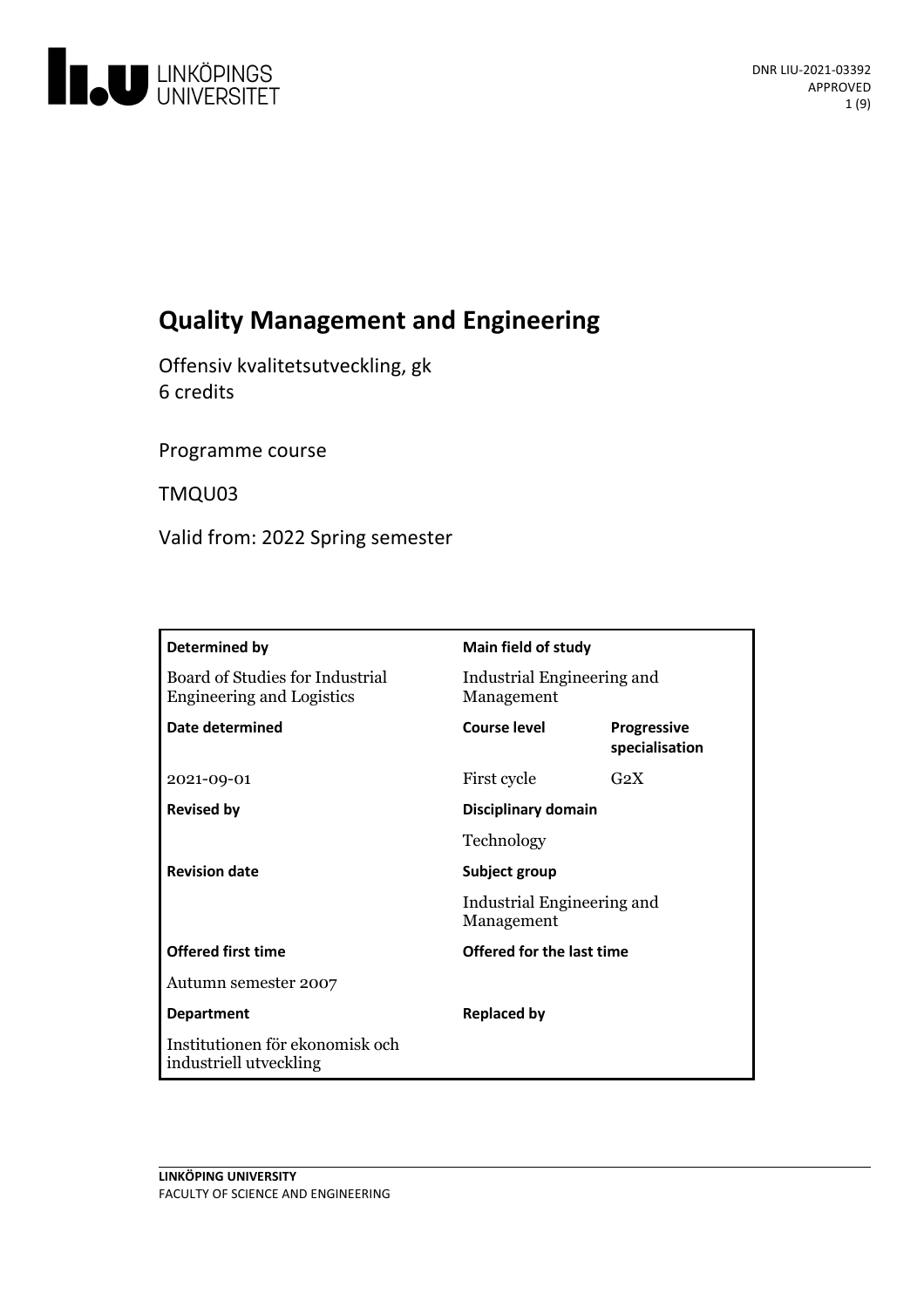## Specific information

May not be included in the same degree as TMQU46.

## Course offered for

- Master of Science in Engineering Biology
- Master of Science in Design and Product Development
- Master of Science in Industrial Engineering and Management
- Master of Science in Mechanical Engineering
- Master of Science in Industrial Engineering and Management International
- Master's Programme in Industrial Engineering and Management

## Prerequisites

Probability and statistics

## Intended learning outcomes

The course intends to meet industry's requirements for engineers with knowledge in the quality field. The course will provide a holistic view of the quality field with particular focus on principles, methodologies and techniques for quality management. After the completed course, the student shall be able to;

- apply fundamental principles, methodologies and techniques for quality management and with a systems perspective identify situations where these can contribute to industrial development through improvement of products and processes
- plan and conduct quality improvement projects concerning statistical quality control, change management and leadership, product development and process development
- assess and analyse process information in order to systematically identify
- and solve quality related problems within industry and service.<br>• assess and discuss forms for organising quality improvements and describe principles for how quality management can be implemented in industrial organisations
- evaluate and develop policies, goals and procedures for quality management and describe the structure of a quality management system

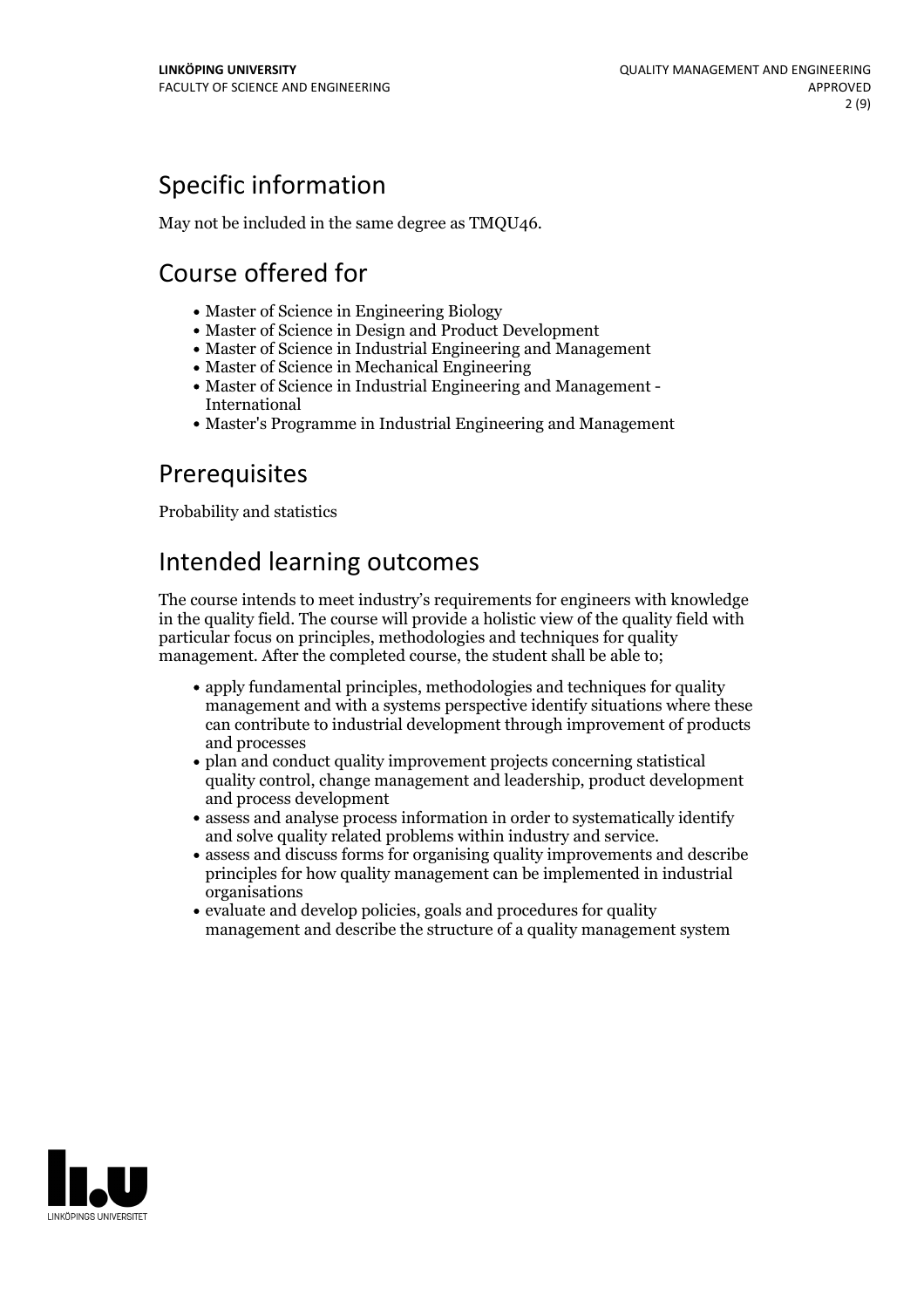## Course content

Principles, practices and techniques of Quality Management, Customer need analysis, Change management and leadership, Process capability, Process management, Improvement and management tools, Quality Management Systems with focus on ISO 9000 certifications, Business excellence models.

## Teaching and working methods

In order to encourage active learning with our students, the course is organised around a number of project assignments connected to an industrial example. The teaching consists of lectures, where theoretical perspectives are presented; seminars for discussion of cases; classes where the students have the opportunity to apply central methods.

## Examination

|                                                                                 | UPG4 Assignments                      | 2 credits            | U.G |  |
|---------------------------------------------------------------------------------|---------------------------------------|----------------------|-----|--|
|                                                                                 | DAT <sub>2</sub> Computer examination | 4 credits U, 3, 4, 5 |     |  |
| The results from the examinations are weighed together to form the final grade. |                                       |                      |     |  |

## Grades

Four-grade scale, LiU, U, 3, 4, 5

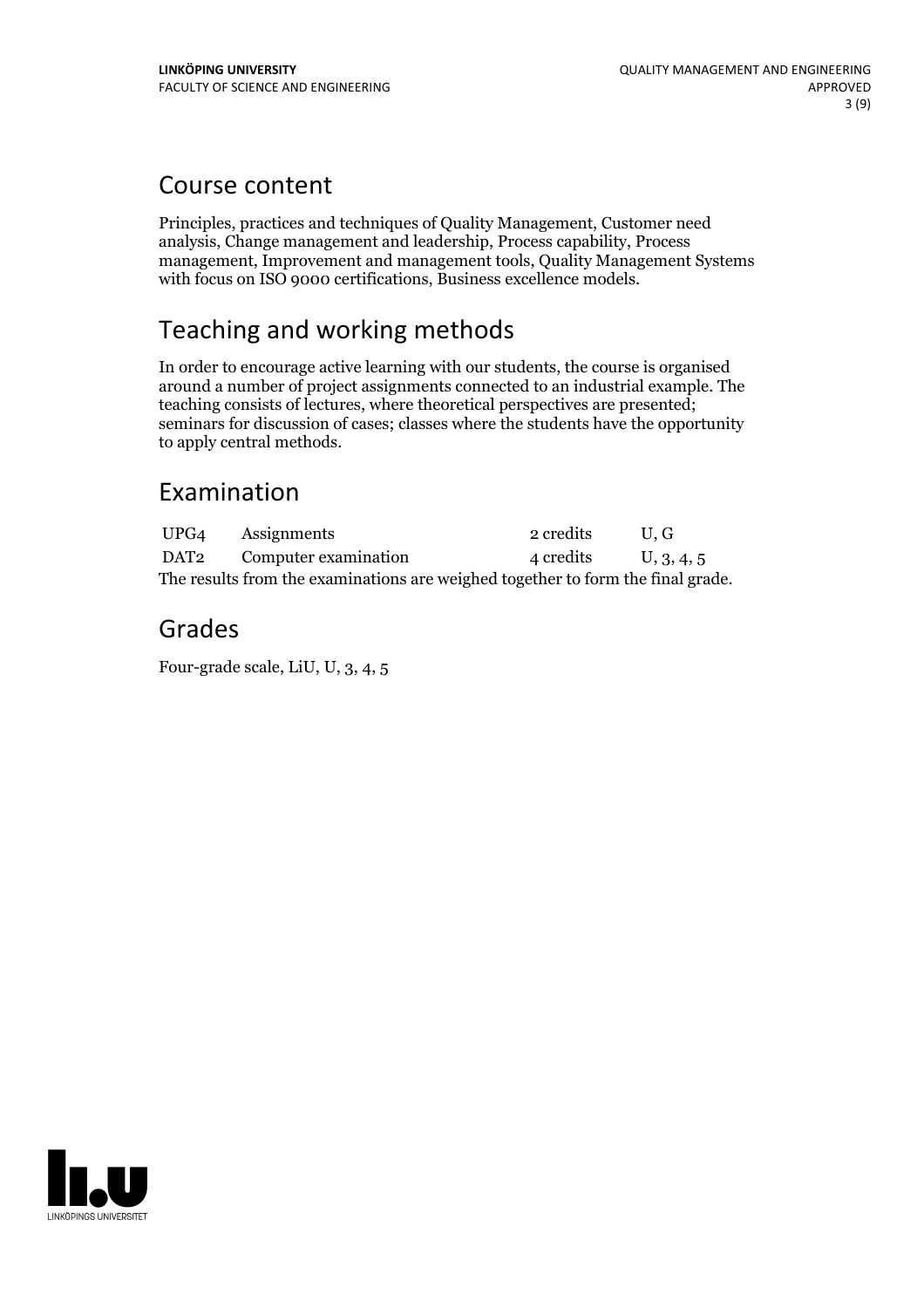## Other information

### **Supplementarycourses**

Six Sigma Quality, Statistical Quality Control, Lean production, Customer Focused Product and Service Development

### **About teaching and examination language**

The teaching language is presented in the Overview tab for each course. The examination language relates to the teaching language as follows:

- If teaching language is "Swedish", the course as a whole could be given in Swedish, or partly in English. Examination language is Swedish, but parts
- of the examination can be in English. If teaching language is "English", the course as <sup>a</sup> whole is taught in English. Examination language is English. If teaching language is "Swedish/English", the course as <sup>a</sup> whole will be
- taught in English if students without prior knowledge of the Swedish language participate. Examination language is Swedish or English depending on teaching language.

#### **Other**

The course is conducted in a manner where both men's and women's experience and knowledge are made visible and developed.

The planning and implementation of a course should correspond to the course syllabus. The course evaluation should therefore be conducted with the course syllabus as a starting point.

If special circumstances prevail, the vice-chancellor may in a special decision specify the preconditions for temporary deviations from this course syllabus, and delegate the right to take such decisions.

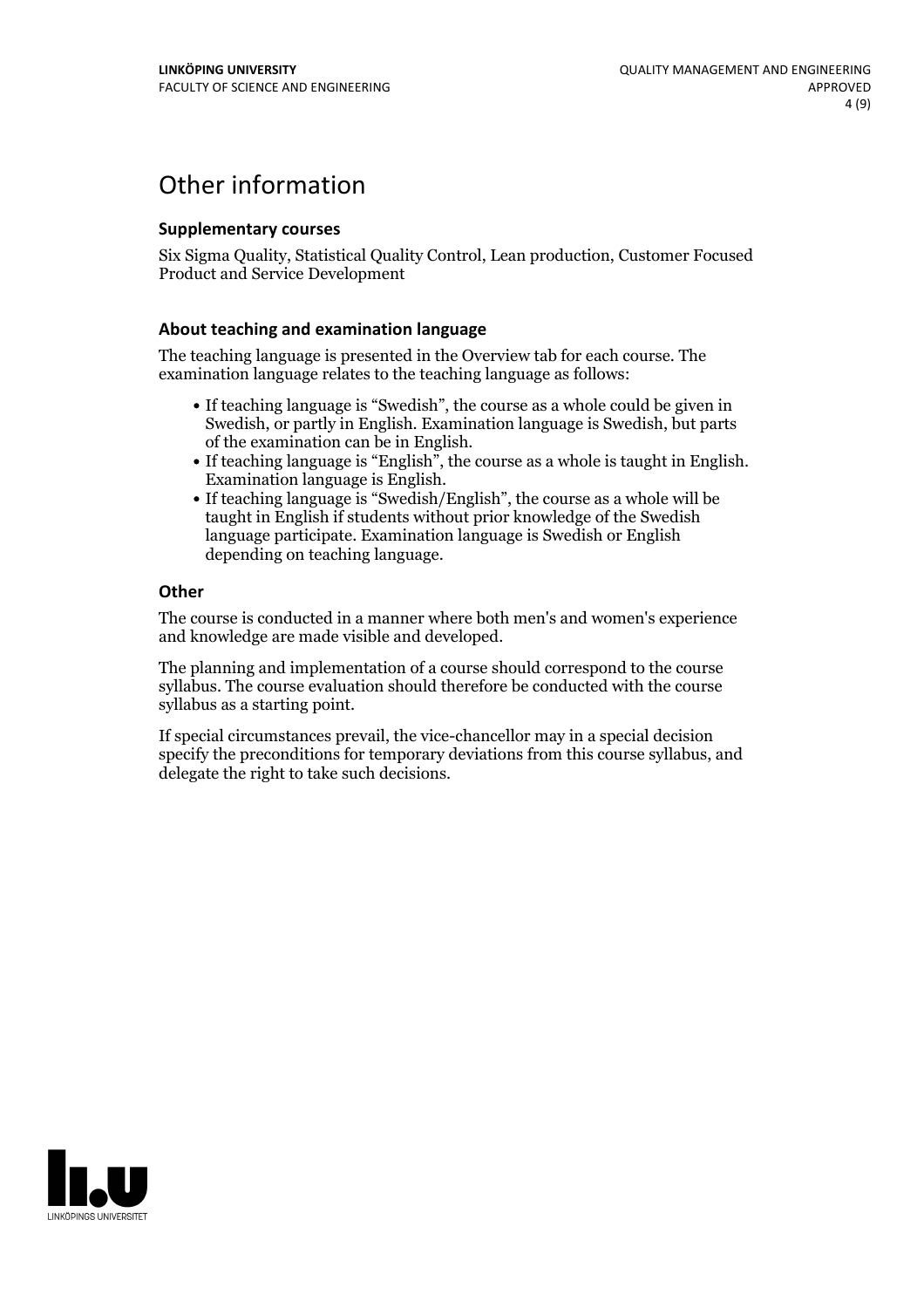## **Common rules**

### Course syllabus

A syllabus must be established for each course. The syllabus specifies the aim and contents of the course, and the prior knowledge that a student must have in order to be able to benefit from the course.

## Timetabling

Courses are timetabled after a decision has been made for this course concerning its assignment to a timetable module.

### Interruption in and deregistration from a course

The LiU decision, Guidelines concerning confirmation of participation in education (Dnr LiU-2020-02256), states that interruptions in study are to be recorded in Ladok. Thus, all students who do not participate in a course for which they have registered must record the interruption, such that the registration on the course can be removed. Deregistration from or interrupting a course is carried out using <sup>a</sup> web-based form: https://www.lith.liu.se/for- [studenter/kurskomplettering?l=en.](https://www.lith.liu.se/for-studenter/kurskomplettering?l=en)

## Cancelled coursesand changes to the course syllabus

Courses with few participants (fewer than 10) may be cancelled or organised in a manner that differs from that stated in the course syllabus. The Dean is to deliberate and decide whether a course is to be cancelled or changed from the course syllabus.

## Guidelines relating to examinations and examiners

For details, see Guidelines for education and examination for first-cycle and second-cycle education at Linköping University, Dnr LiU-2020-04501 [\(http://styrdokument.liu.se/Regelsamling/VisaBeslut/917592\)](http://styrdokument.liu.se/Regelsamling/VisaBeslut/917592).

An examiner must be employed as a teacher at LiU according to the LiU Regulations for Appointments, Dnr LiU-2021-01204 [\(https://styrdokument.liu.se/Regelsamling/VisaBeslut/622784](https://styrdokument.liu.se/Regelsamling/VisaBeslut/622784)). For courses in second-cycle, the following teachers can be appointed as examiner: Professor (including Adjunct and Visiting Professor), Associate Professor (including Adjunct), Senior Lecturer (including Adjunct and Visiting Senior Lecturer), Research Fellow, or Postdoc. For courses in first-cycle, Assistant Lecturer (including Adjunct and Visiting Assistant Lecturer) can also be appointed as examiner in addition to those listed for second-cycle courses. In exceptional cases, a Part-time Lecturer can also be appointed as an examiner at both first- and second cycle, see Delegation of authority for the Board of Faculty of Science and Engineering.

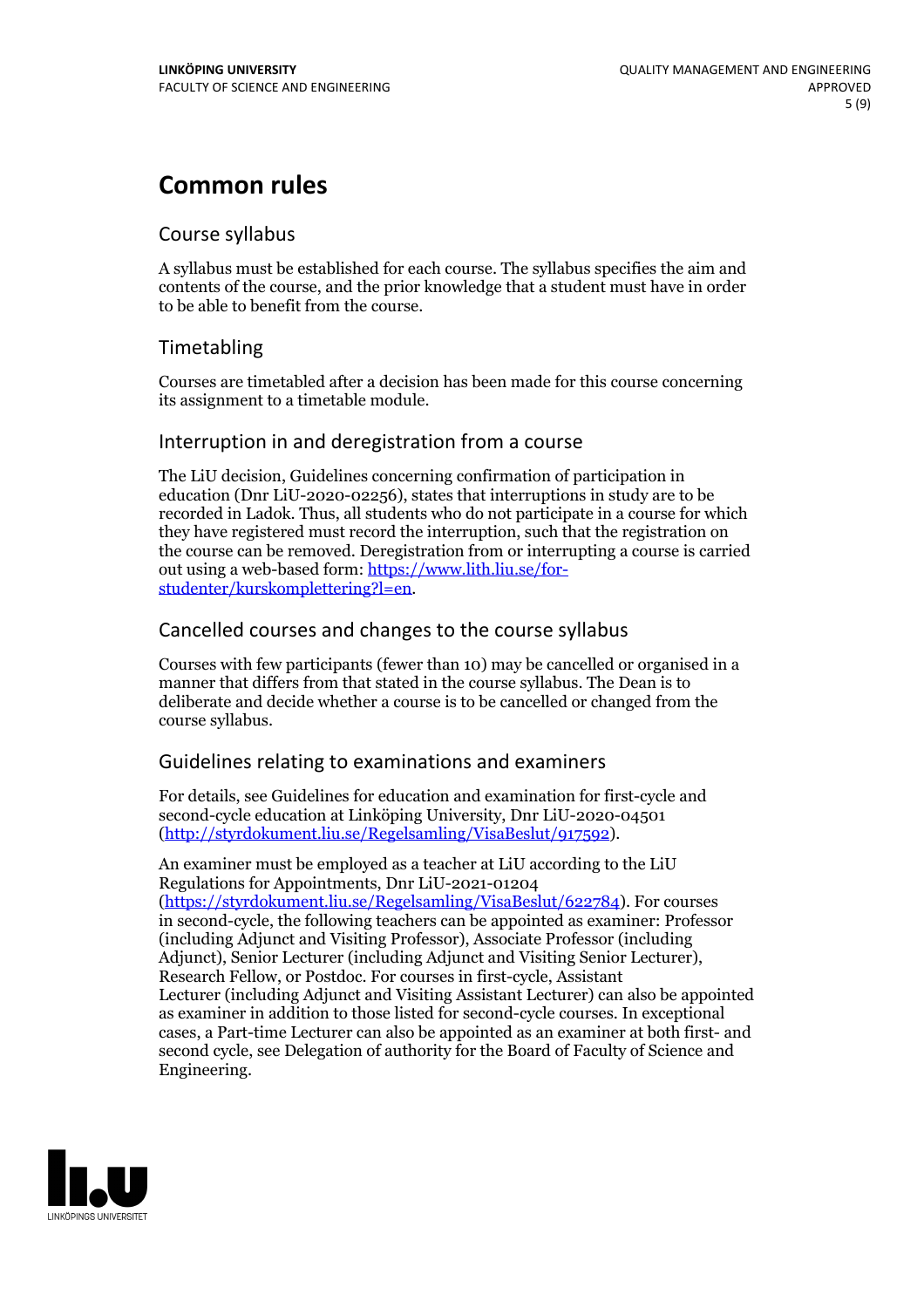## Forms of examination

#### **Principles for examination**

Written and oral examinations and digital and computer-based examinations are held at least three times a year: once immediately after the end of the course, once in August, and once (usually) in one of the re-examination periods. Examinations held at other times are to follow a decision of the faculty programme board.

Principles for examination scheduling for courses that follow the study periods:

- courses given in VT1 are examined for the first time in March, with re-examination in June and August
- courses given in VT2 are examined for the first time in May, with re-examination in August and October
- courses given in HT1 are examined for the first time in October, with re-examination in January and August
- courses given in HT2 are examined for the first time in January, with re-examination in March and in August.

The examination schedule is based on the structure of timetable modules, but there may be deviations from this, mainly in the case of courses that are studied and examined for several programmes and in lower grades (i.e. 1 and 2).

Examinations for courses that the faculty programme board has decided are to be held in alternate years are held three times during the school year in which the course is given according to the principles stated above.

Examinations for courses that are cancelled orrescheduled such that they are not given in one or several years are held three times during the year that immediately follows the course, with examination scheduling that corresponds to the scheduling that was in force before the course was cancelled or rescheduled.

When a course, or a written examination (TEN, DIT, DAT), is given for the last time, the regular examination and two re-examinations will be offered. Thereafter, examinations are phased out by offering three examinations during the following academic year at the same times as the examinations in any substitute course. If there is no substitute course, three examinations will be offered during re- examination periods during the following academic year. Other examination times are decided by the faculty programme board. In all cases above, the examination is also offered one more time during the academic year after the following, unless the faculty programme board decides otherwise. In total, 6 re-examinations are offered, of which 2 are regular re-examinations. In the examination registration system, the examinations given for the penultimate time and the last time are denoted.

If a course is given during several periods of the year (for programmes, or on different occasions for different programmes) the faculty programme board or boards determine together the scheduling and frequency of re-examination occasions.

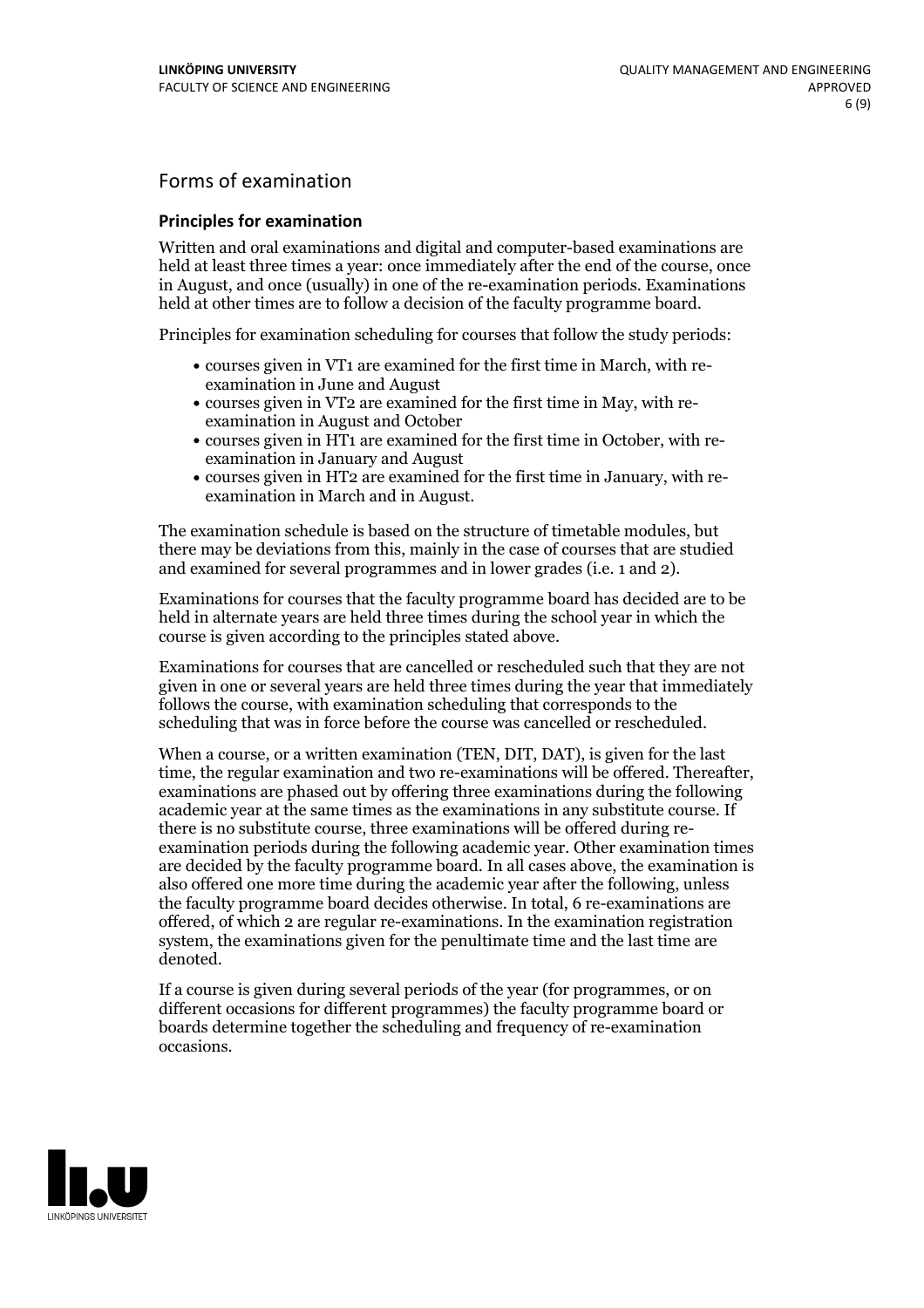### **Retakes of other forms of examination**

Regulations concerning retakes of other forms of examination than written examinations and digital and computer-based examinations are given in the LiU guidelines for examinations and examiners, [http://styrdokument.liu.se/Regelsamling/VisaBeslut/917592.](http://styrdokument.liu.se/Regelsamling/VisaBeslut/917592)

#### **Course closure**

For Decision on Routines for Administration of the Discontinuation of Educational Programs, Freestanding Courses and Courses in Programs, see DNR LiU-2021-04782. After a decision on closure and after the end of the discontinuation period, the students are referred to a replacement course (or similar) according to information in the course syllabus or programme syllabus. If a student has passed some part/parts of a closed program course but not all, and there is an at least partially replacing course, an assessment of crediting can be made. Any crediting of course components is made by the examiner.

### **Registration for examination**

In order to take an written, digital or computer-based examination, registration in advance is mandatory, see decision in the university's rule book [https://styrdokument.liu.se/Regelsamling/VisaBeslut/622682.](https://styrdokument.liu.se/Regelsamling/VisaBeslut/622682) An unregistered student can thus not be offered a place. The registration is done at the Student Portal or in the LiU-app during the registration period. The registration period opens 30 days before the date of the examination and closes 10 days before the date of the examination. Candidates are informed of the location of the examination by email, four days in advance.

### **Code of conduct for students during examinations**

Details are given in a decision in the university's rule book: <http://styrdokument.liu.se/Regelsamling/VisaBeslut/622682>.

#### **Retakes for higher grade**

Students at the Institute of Technology at LiU have the right to retake written examinations and digital and computer-based examinations in an attempt to achieve a higher grade. This is valid for all examination components with code "TEN", "DIT" and "DAT". The same right may not be exercised for other examination components, unless otherwise specified in the course syllabus.

A retake is not possible on courses that are included in an issued degree diploma.

#### **Grades**

The grades that are preferably to be used are Fail (U), Pass (3), Pass not without distinction  $(4)$  and Pass with distinction  $(5)$ .

- Grades U, 3, 4, 5 are to be awarded for courses that have written or digital examinations.<br>• Grades Fail (U) and Pass (G) may be awarded for courses with a large
- degree of practical components such as laboratory work, project work and

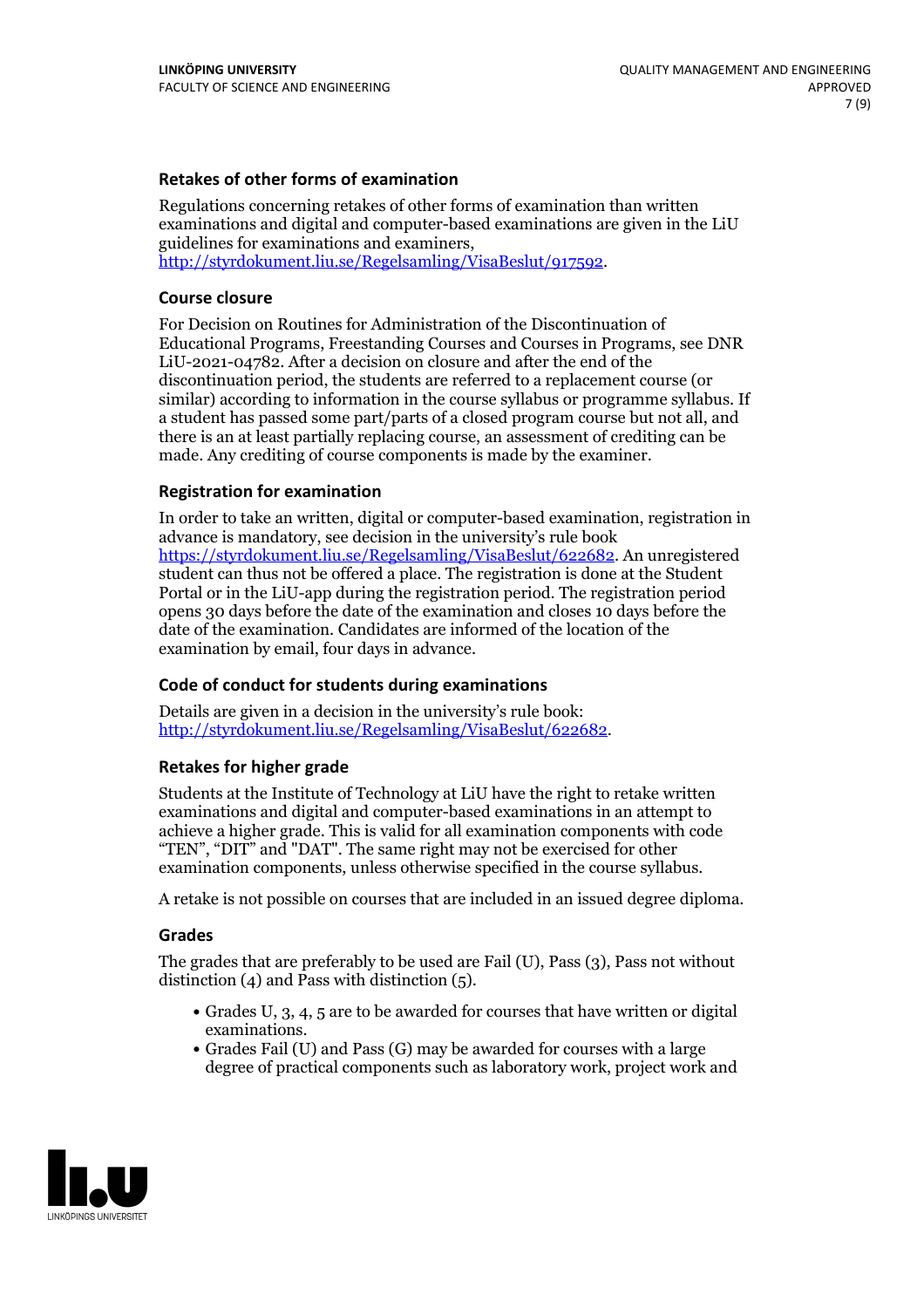group work.<br>• Grades Fail (U) and Pass (G) are to be used for degree projects and other independent work.

### **Examination components**

The following examination components and associated module codes are used at the Faculty of Science and Engineering:

- Grades U, 3, 4, 5 are to be awarded for written examinations (TEN) and
- digital examinations (DIT).<br>• Examination components for which the grades Fail (U) and Pass (G) may be awarded are laboratory work (LAB), project work (PRA), preparatory written examination (KTR), digital preparatory written examination (DIK), oral examination (MUN), computer-based examination (DAT), home
- assignment (HEM), and assignment (UPG).<br>• Students receive grades either Fail (U) or Pass (G) for other examination components in which the examination criteria are satisfied principally through active attendance such as tutorial group (BAS) or examination item
- (MOM).<br>• Grades Fail (U) and Pass (G) are to be used for the examination components Opposition (OPPO) and Attendance at thesis presentation (AUSK) (i.e. part of the degree project).

In general, the following applies:

- 
- Mandatory course components must be scored and given <sup>a</sup> module code. Examination components that are not scored, cannot be mandatory. Hence, it is voluntary to participate in these examinations, and the voluntariness must be clearly stated. Additionally, if there are any associated conditions to
- the examination component, these must be clearly stated as well.<br>• For courses with more than one examination component with grades U,3,4,5, it shall be clearly stated how the final grade is weighted.

For mandatory components, the following applies (in accordance with the LiU Guidelines for education and examination for first-cycle and second-cycle

[http://styrdokument.liu.se/Regelsamling/VisaBeslut/917592\)](http://styrdokument.liu.se/Regelsamling/VisaBeslut/917592):

If special circumstances prevail, and if it is possible with consideration of the nature of the compulsory component, the examiner may decide to replace the compulsory component with another equivalent component.

For possibilities to alternative forms of examinations, the following applies (in accordance with the LiU Guidelines for education and examination for first-cycle [http://styrdokument.liu.se/Regelsamling/VisaBeslut/917592\)](http://styrdokument.liu.se/Regelsamling/VisaBeslut/917592):

If the LiU coordinator for students with disabilities has granted a student the right to an adapted examination for a written examination in an examination hall, the student has the right to it.